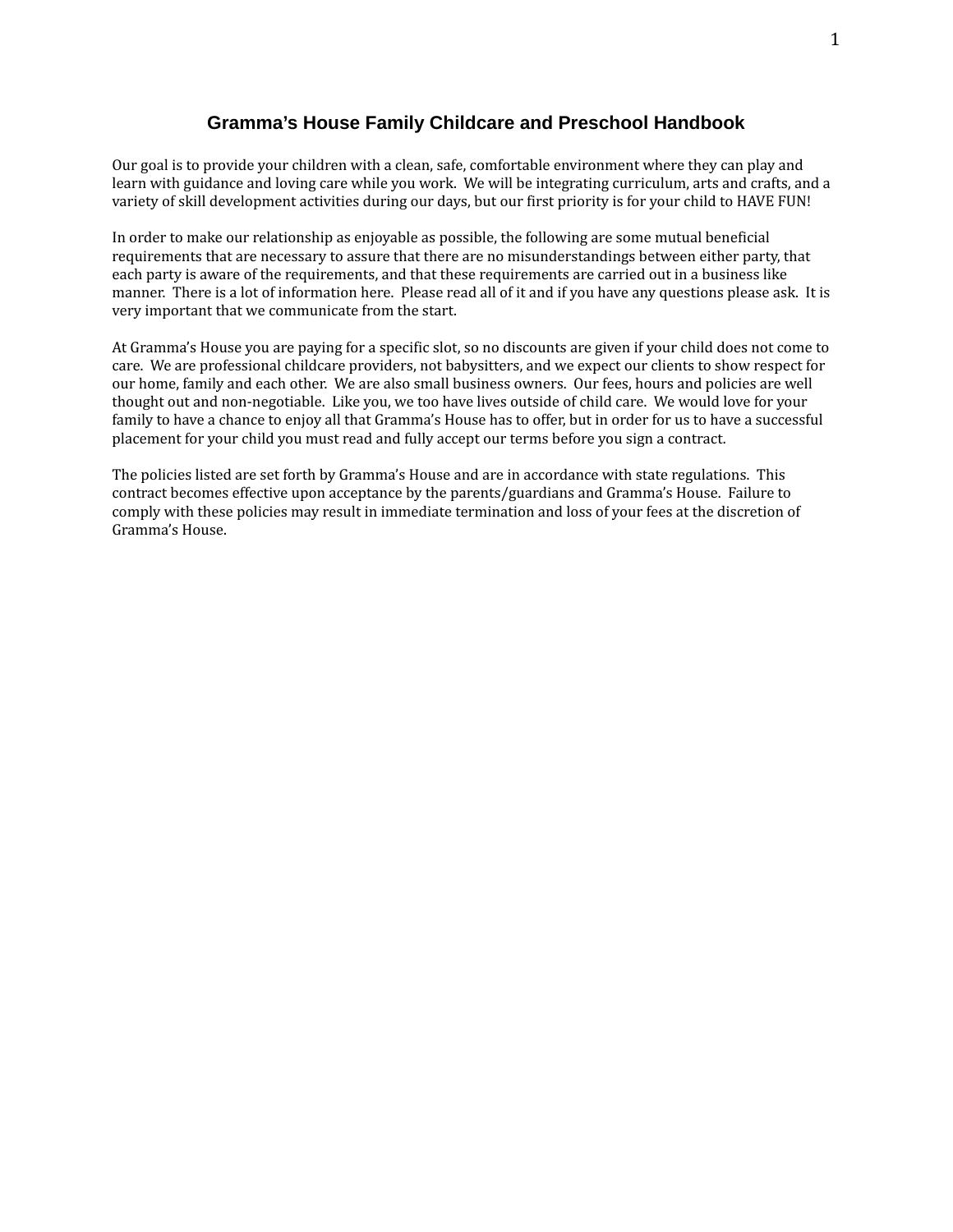## **Admission**

Parents will be required to sign the contract and authorization form, fill out and sign the child admission form, and provide a copy of the child's immunization records before or on the child's first day of care. A copy of a recent physical must be provided within 30 days of the enrollment date.

There is a **\$55 registration fee per child, \$90 registration fee per family,** which will be paid at the time of registration along with a deposit of the first weeks contracted payment. It will not be refunded if you decide not to continue with us.

### **Business Hours**

Gramma's House is **open Monday through Friday from 7:00a.m. until 5:00p.m. We require two weeks notice if you need to change your contracted hours.** You pay for the time you request.

**We can be reached at 375-0709**. You can call between the hours of 6:30a.m. and 5:30p.m.

### **Fees**

**Fees will be raised by 3% starting with the first payment in January yearly.**

**\*Monthly-**

**Monday-Thursday, Full-time- \$**672 **Part-time-** \$455 (up to two days, Monday-Thurday)

**Monday-Friday**: **Full-time**- \$715

**\*Weekly-**

**Monday-Thursday, Full-time-** \$160 per child **Monday-Thursday,Part-time-** \$110 per child **Monday-Friday, Full-time**- \$170

**\*Daily Rate**

\$45 per day per child for 5 or more hours \$25 per day per child for less than 5 hours

- The payment for drop-off care is due each time you drop your child off
- Drop-off care should try to call at least 24 hours in advance
- Drop-off care is not guaranteed and your child will only be able to come if there are open slots available.
- Full-time is considered 25 hours or more a week
- Anything less than 25 hours is considered part-time
- Before and after school care is always considered full-time

In order to hold a slot for your child, Gramma's House must be paid in advance of the time of care. **No refunds or discounts will be given for any reason; there are no exceptions.**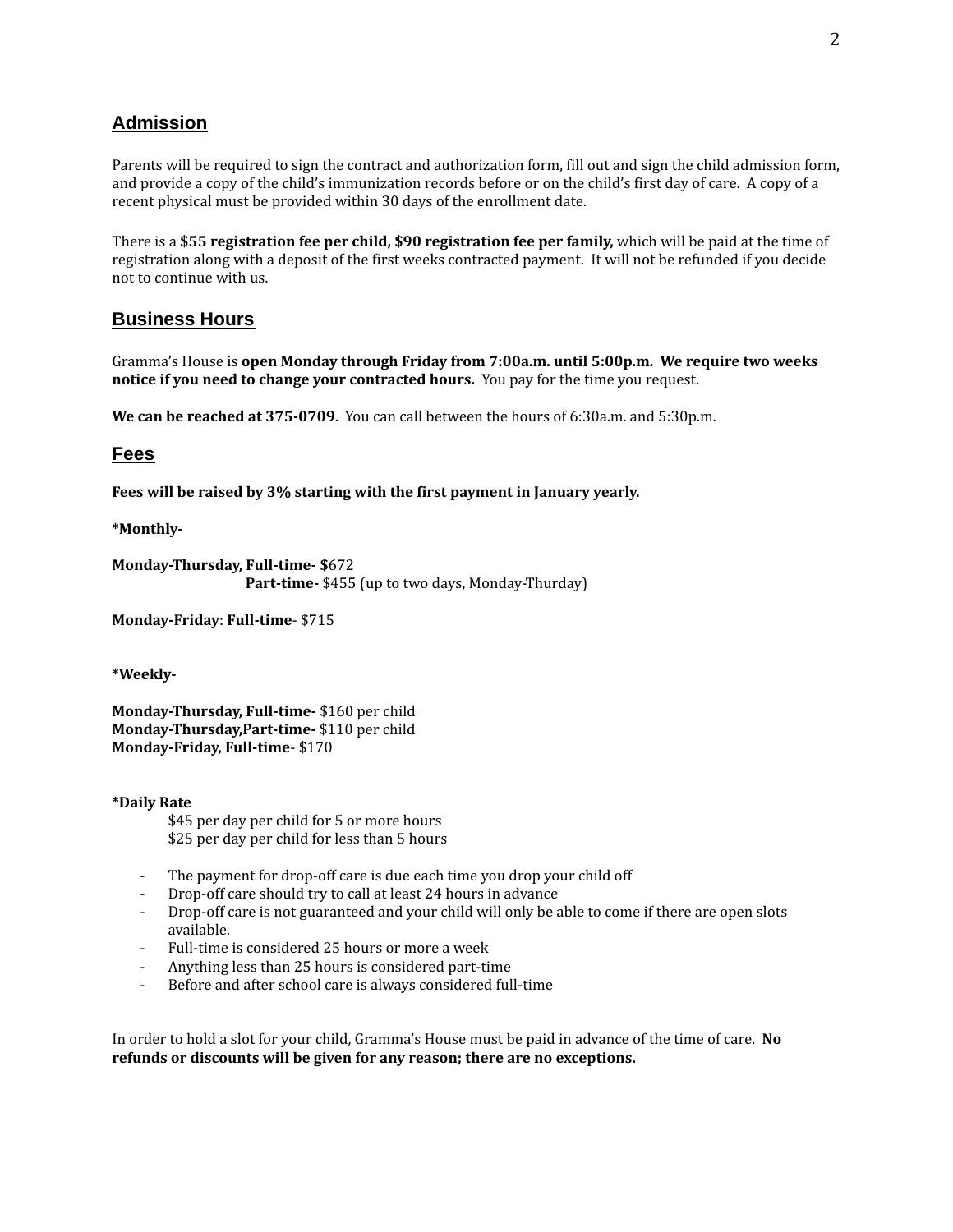## **School-age Care**

We will not do school drop-offs and pickups for hourly care. **We will not do school drop-offs and pickups if it is not included in your contract.**

In cases of emergency school delays it is your responsibility to make sure your child gets to school at the appropriate time. In cases of emergency closings it is your responsibility to make sure your children are picked up from school. **We will not be able to do emergency school drop-offs and pickups in cases such as natural disasters or any other reason school is delayed or has an early release.**

### **Payments and Late Fees**

A paid two weeks advance notice or a two weeks payment must be given, by the parent, if childcare is **being terminated.**

If weekly payments are chosen:

**The contracted payment will be due before care on Monday of every week**. Payment will be considered late if not paid on Monday, and will be expected Tuesday before care including **a \$20 late fee**. **Your child** will not be able to attend if payment is not made on this day. There will be a daily \$10 late fee each day the contracted payment is not paid for the next 3 business days following that Tuesday.

If monthly payments are chosen:

**The contracted payment is due before care on the 1 st day of every month** and is considered late if not paid on that day. If not paid that day, it will then be due the next day before care including a **\$30 late fee**. Your child will not be able to attend if payment is not made on this day. A daily \$10 late fee will be added for each day the contracted payment is not paid for the next 3 business days.

We will only accept payment through our chosen payment system. Gramma's House is not responsible for any additional fees charged by any payment system. Cash will be accepted with an added convenience fee with approval from Gramma's House. We will not have cash on the premises so please pay the correct amount that is owed. **Personal checks will not be accepted.**

Payment will not be refunded if your child does not come, or is on vacation. Payment will not be **refunded if Gramma's House is closed due to extreme weather or providers being sick**. It is good to have back-up care just in case these instances take place.

### **Closing Procedure**

#### The late pick up fee is to be paid at the time of pick up at the rate of \$5.00 per minute per child starting **at 1 minute after closing time.**

When a child is left after closing and the parent/guardian or emergency contacts cannot be reached the Department of Human Services will be contacted. Appropriate activities and a snack will be provided for the child during these cases.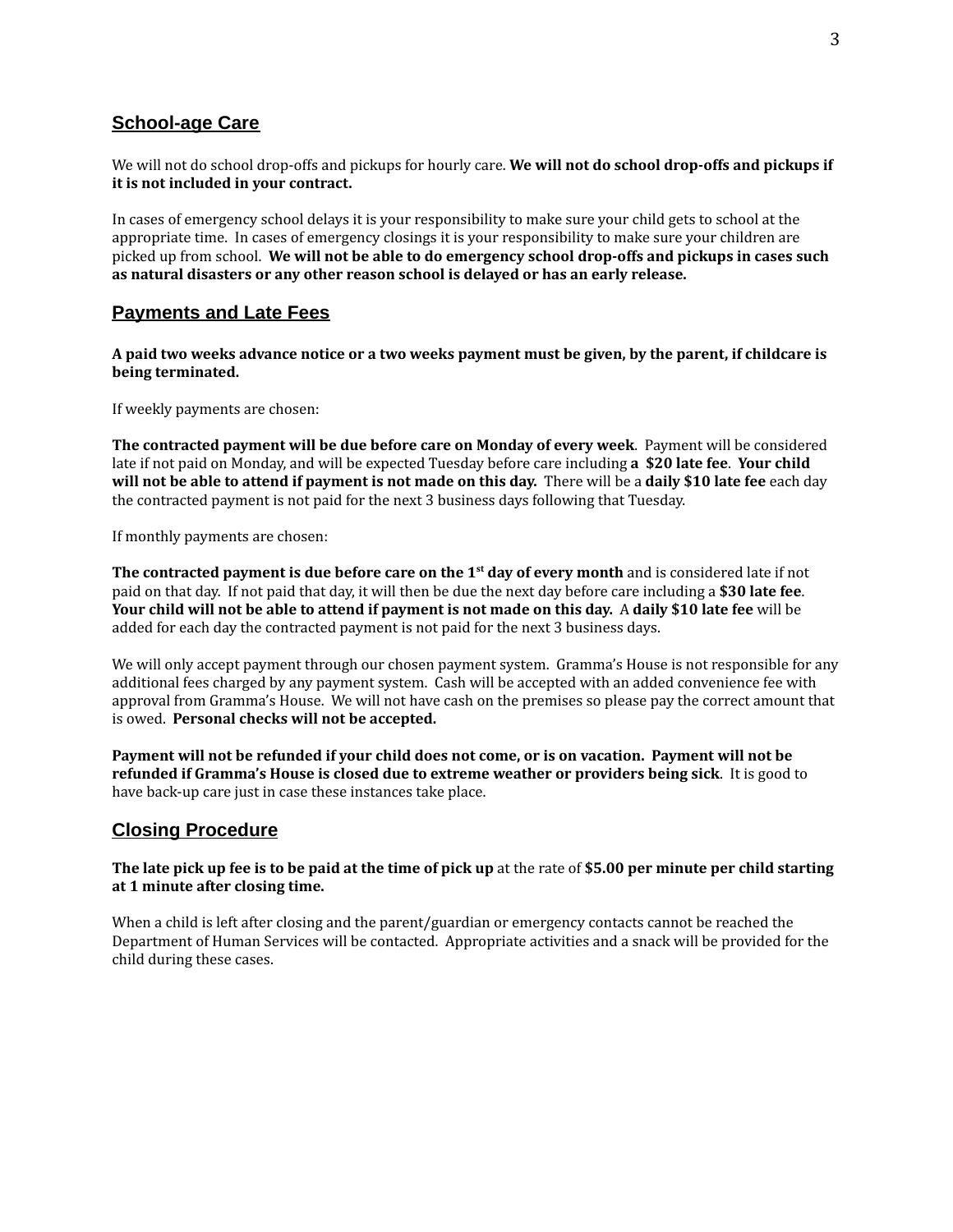## **Holidays**

#### All **holidays are paid; regular weekly or monthly fees still apply.**

Gramma's House will be closed on the following holidays: New Year's Day, Martin Luther King Jr. Day, President's Day, Memorial Day, Juneteenth, Independence Day, Labor Day, Veteran's Day, Thanksgiving Day and the day after, Christmas Eve and Christmas Day.

Any holidays that fall on the weekend: Gramma's House may be closed the Friday before or the Monday following.

### **Vacation**

You will get 5 consecutive days of vacation per year and payment will not be due, after being contracted with us full-time or part-time for 6 months. You may not use these 5 days on our holidays or vacations when payment is still due. You must also give a two-week notice before any vacation is taken or you will still have to pay.

**Gramma's House will take 15 days of vacation/personal days a year, and payment will still be due, which means regular pay is due.** When we close for these days **you will be responsible for seeking other means of care for your child.** We will give at least 4 weeks notice before any vacation is taken and will try to give as much notice as possible for any personal days used. Your payment will be due before our vacation and personal days, or it will be considered late.

You will need back-up care in cases of vacation, sickness, or any other times Gramma's House may have to close**. No refunds will be given**. In instances where Ms. Felicia, or Ms. Sandy cannot be at Gramma's House we may provide substitute care. Substitutes who may be used are Ms. Pay, Ms. Angela, Ms. LaWanda or Mr. Ed.

## **Smoking**

**Gramma's House is a non-smoking environment** for the health and welfare of the children.

## **Activities**

**The main goal of Gramma's House is to have fun**, improve social, cognitive, language and motor skills, and encourage creative expression and independence. We will utilize a variety of activities to accomplish this goal. Free play, reading, arts and crafts, music/singing, water play, dancing, dramatic play/pretend, puzzles, and nature study are just some of the activities we will be doing. It is our goal to have a variety of toys readily available to the children. For young children it will not be a rigorous academic program as they learn best from participating in and observing the environment around them. Children 2  $\frac{1}{2}$  years old and potty-trained will automatically be entered into our preschool program, which takes place Tuesday and Thursday every week during the Widefield District 3 school year.

Gramma's House does have certain times where the children will be allowed to watch T.V., movies, listen and dance to music, and play games on children friendly websites on the computer, laptop, or Ipad, and they will be closely monitored. They will have 15 minutes a day to play on the computer and 30 minutes at opening, 30 minutes at lunch time, and 30 minutes at closing for T.V. time. Every Friday is movie day. Children will also be allowed and encouraged to pray at meal times. By signing this contract you give Gramma's House permission to take photos and make videos of your child and post them on our websites and social media pages.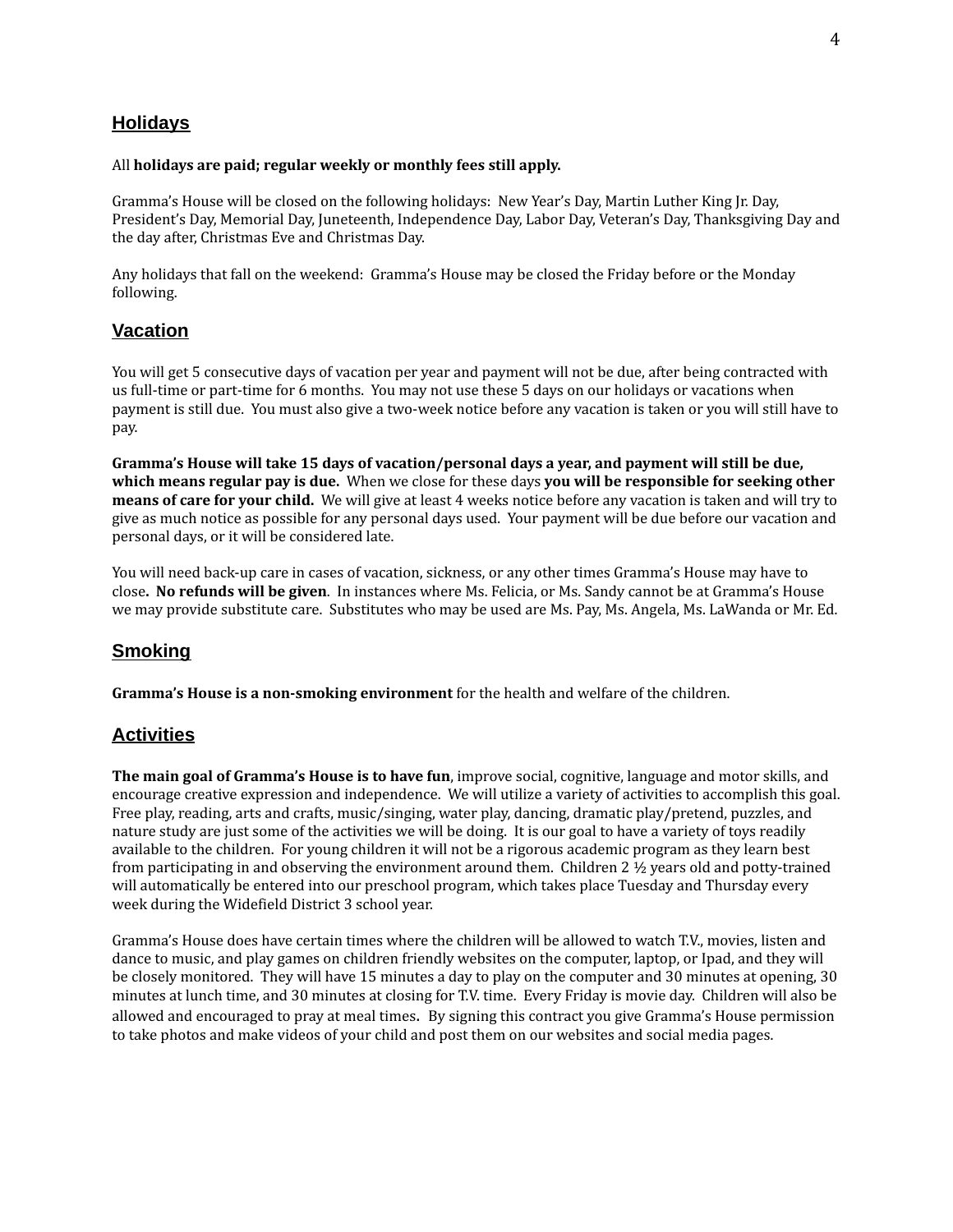## **Arrival and Departures**

Children must be signed in and out by their parents/guardian, or a personal contact. Children will not be allowed to sign themselves in or out.

You must **drop your child off at the contracted time**. Do not bring them early or pick them up later than their contracted times. **Any changes will require a 2-week notice. If they have not arrived within 30** minutes of their contracted drop-off time and we have not heard from you, we will assume they are not **attending for the day and may not be able to take them at a later time.**

Children are to arrive clean and they will be returned to you clean. **We will not allow pick-ups or drop-offs during naptime.** ]

Please remember to inform emergency contacts or people designated to pick up your child that if we do not know them and the child is too young to recognize them we will need to ask for identification. We do not mean to offend, this is simply a measure taken for your child's protection. If a parent or person designated to pick up the child appears under the influence of a controlled substance, an emergency contact would be called to pick up the child and if he or she cannot be reached, the police would be called.

## **Absences**

**Gramma's House must be notified in case of absences**. Waiting for children to arrive affects our schedule. Please be courteous and **inform us of absences and lateness**.

### **Cleanliness/Hygiene**

Beginning at toddler age, washable nap mats/cots are used. Each child has a separate nap mat/cot and blanket. Blankets are washed monthly (unless soiled, then they are washed as often as necessary) and cots are wiped with bleach water weekly. Children will be allowed to bring their own blankets as long as they are labeled.

### **Transportation**

All children being transported while in our care will use seat belts and the appropriate type of seat for each child's weight, height and age according to state standards. **Parents are responsible for providing the appropriate car seats**. In addition to field trips there will be short trips to the park, school pick ups and drop offs, or the grocery store. A note will be left on the door at these times. We will not at any time leave children unattended in vehicles. The vehicle that will be used is Ford E 150 van, 15 passengers.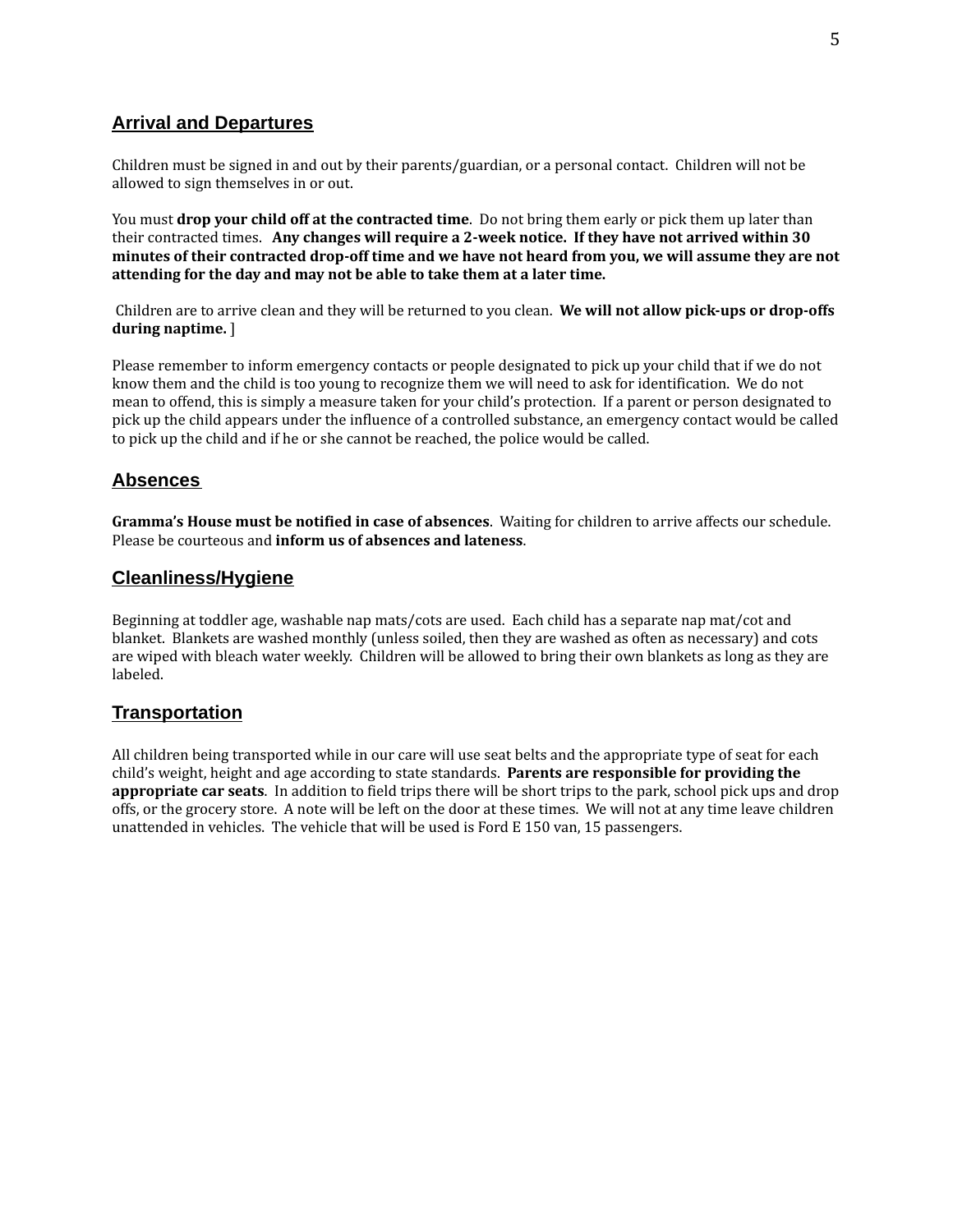## **Termination**

All new children will be cared for on a 2-week trial basis. During this trial period, either party may terminate care. **After this trial period a paid 2-weeks written notice with payment is required by the parent to terminate the childcare agreement.** A termination notice will not be accepted while the provider or the parents are on vacation.

#### Parents are financially responsible for payment of the final 2 weeks of care whether or not their child **attends our program**.

Providers reserve the right to terminate care for the following reasons, but not limited to:

- Late payment, late pick up, dishonesty, lack of parental cooperation
- Blatant disrespect towards provider or provider's family
- Lack of compliance to outlined policies
- If parents knowingly bring their child ill
- Failure to complete required forms
- Failure of a child adjusting to child care after a reasonable time
- Failure to get required immunizations
- Our inability to meet your child's needs
- Serious illness of child or provider
- Unacceptable behavior that interferes with the atmosphere of the child care home and/or is detrimental to the well being of others

Providers reserve the right to give written notice of immediate termination in these cases. **A 2 weeks payment is still required if care is terminated by either the parents or the provider.**

## **Child Abuse/Neglect**

It is state law and also our responsibility as childcare providers to report any and all abuse or neglect performed on a child. Therefore, **we will notify Children's Protective Services and the Police Department when it appears that a child in our care is being physically, sexually, or emotionally abused, neglected, or exploited.** The El Paso County Child Abuse telephone number is (719) 444-5700.

## **Release of Child**

Your child will not be released to anyone other than those listed on your child's admission form unless you call and let us know. **Anyone the providers or child are not familiar with will be asked to show ID.** If they do not comply, the child will not be released.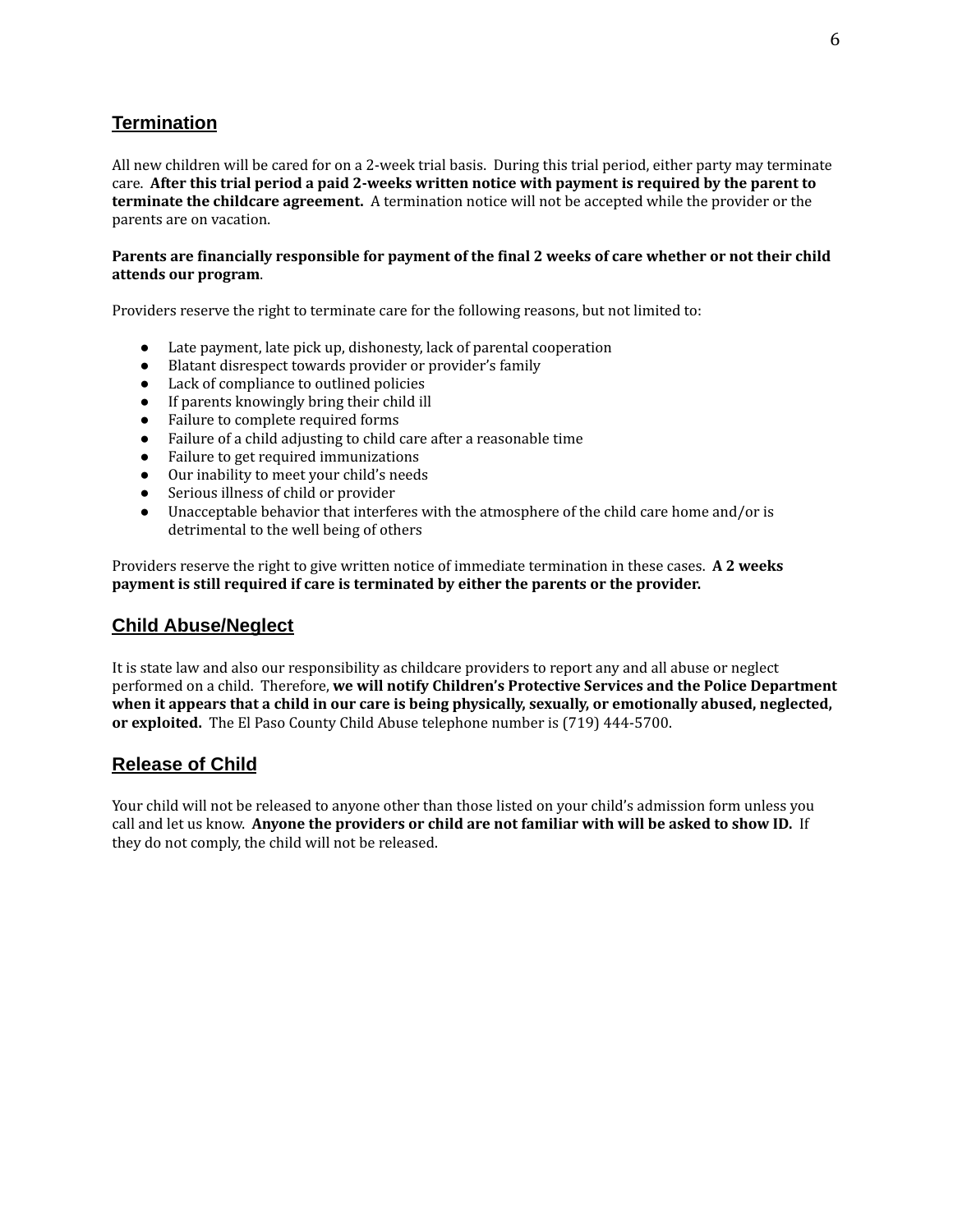# **Supplies**

Parents are responsible for supplying

- Formula/bottles
- Diapers
- Wipes
- Sunscreen
- A full change of clothing, including underwear and socks
- Helmets, wrist protection, and knee and elbow pads for riding a scooter, bicycle, skateboard, skates, or rollerblades
- Any other supplies your child may need

All parents who have children who are not potty-trained will need to supply wipes and diapers. Please be aware when your child's supplies are running out. If it becomes necessary for us to supply wipes or diapers for your child, reimbursement will be expected no later then your next payment date.

Diapers are changed on the changing table or on a mat in the bathroom. We wear gloves during the process and wash both our and the child's hands after. Infants under 12 months will be changed every hour. Children 12 months and over will be changed every 2 hours. Do not bring pull-ups without velcro unless your child is potty training.

Potty training will be done at Gramma's House. It will not begin until there has been communication between Gramma's House and the parents. Children will sit on the potty every 2 hours at first. It will be done in less time according to the needs of the child. Transitioning from diaper to underwear will happen when the child is fully potty-trained while awake.

**Please have your child clean and dressed for play.** We expect your child to arrive dressed for the day and dressed appropriately according to weather conditions, including snow clothing. We will be going outside twice-daily weather permitting. **If your child is not appropriately dressed for the day we will have to notify you to bring the required clothing or items, or to pick the child up.**

All personal belongings should be marked with your child's name. The **providers are not responsible for your child's clothing or personal items brought into our home.**

Sunscreen must be supplied and in cases where no sunscreen is available the provider will use the sunscreen, with a SPF of 30 that Gramma's House has on hand. Please bring a hat for your infants and they will also be provided with shade so they will be protected from sun exposure.

## **Toys**

Please know that if the child is unwilling to share a toy with the other children it will be put away until the end of the day. We do not mind if a child brings a toy from home, but if a certain item becomes a problem we will have to ask that that item be left at home. **We are not responsible for lost items brought from home.** Parents will be notified of recalled toys and the recalled toys will be dealt with accordingly.

## **Regular Attendance**

If your child will be late or absent, please notify us as soon as possible but no later than-within 30 **minutes of your child's regular arrival time.** If you do not call we'll assume your child is not coming for the day and you may not be able to drop your child off late. **You are required to keep your child home when ill** and need to inform us as soon as possible in the event that you must stay home with your child.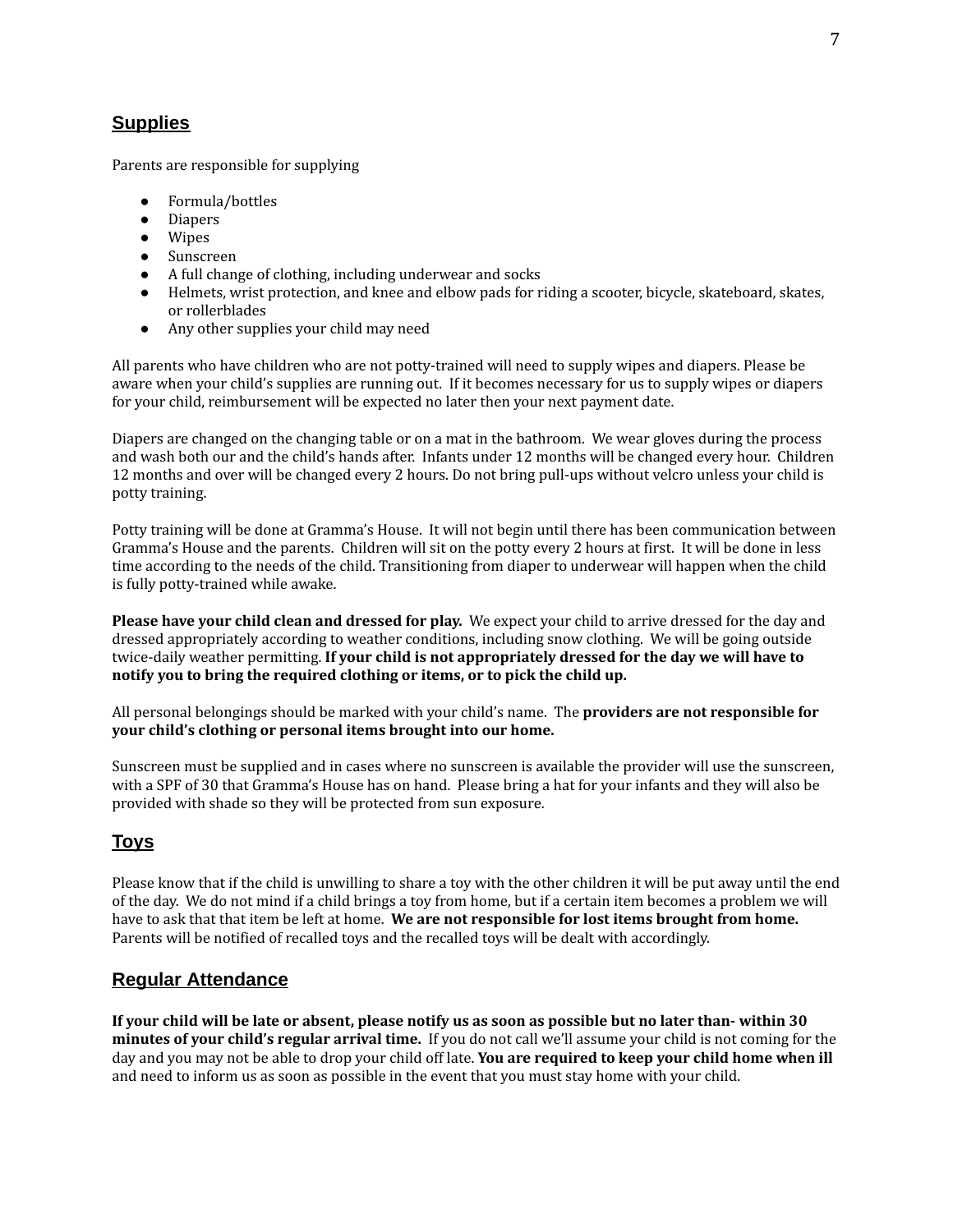## **Medication**

**State law prohibits us from giving your child medication of any kind unless you have a doctor's prescription**. **Parents must give the first dose of the day always.** Medications will be stored according to the doctor's orders. Provider will make sure it is the right time and they have the right child and medication before administering it. After the administering of the medication the provider will make record of it in the child's records. Medication will be returned to parents when it is no longer needed.

## **Child Illness**

**Under no circumstances should you bring your child to care sick**. That includes but is not limited to a fever of 100 or higher for infants 4 months and younger and 100.4 degrees or higher for children over 4 months, vomiting, diarrhea, sore throat, runny nose other than clear, draining eyes or ears, unexplained rash, lice, etc. If you are not sure your child is well enough to attend childcare, call and discuss it with us.

If your child becomes ill while in our care we will call you immediately. The providers reserve the right to determine when a child should be sent home and if you need a doctor's note to return. **Your child may not** return to care the next day and must have been symptom free for 24 hours when they do return. For example, if your child is sent home with a fever, they cannot return the next day and they must be fever free for 24 hours before they can return. Please call by your normal drop off time if your child will not be attending that day. **Payment is still due if your child does not come to Gramma's House due to sickness.**

### **Meals and Snacks**

Meals are at the scheduled times mentioned below and **if your child is going to arrive after a meal is scheduled to be served, you must feed them before bringing them to childcare.** Any child not present for a meal will wait until the next meal is served. Exceptions will be made for infants. Infants will be fed on demand.

| - Breakfast | $7:00am - 8:30am$       |
|-------------|-------------------------|
| - Lunch     | $11:30$ am – $12:30$ pm |

-Snack 3:00pm – 4:00pm

All children will be offered the same foods and will only be fed at the above mealtimes. Alternatives will be provided for children with allergies. If your child has special dietary needs, we must have them in writing. If these needs are numerous or too difficult to meet, we will ask you to provide the required food. Providers will encourage children to drink from sippy cups when they turn 1 year old, and they will be encouraged to drink from a regular cup when they turn 2 years old. The transitioning from breast and/or bottle to a cup will be done according to that specific child and a plan made by the parents and provider.

### **Disasters**

Fire drills will be practiced monthly to accustom children to evacuating in a prompt and orderly manner without panic. In addition to fire drills we will also on occasion practice drills for severe weather, lockdowns, reverse evacuations, and shelter-in-place emergency situations.

In case of a disaster such as fire, severe weather, lockdowns, reverse evacuations, or shelter-in-place, if there is sufficient warning, parents will be called to pick up their children as soon as possible. We will meet parents at the parking lot of Janitell Jr. High on Fountain Mesa Blvd after evacuations. 911 will be called and CPR and first aid applied in cases of any emergency.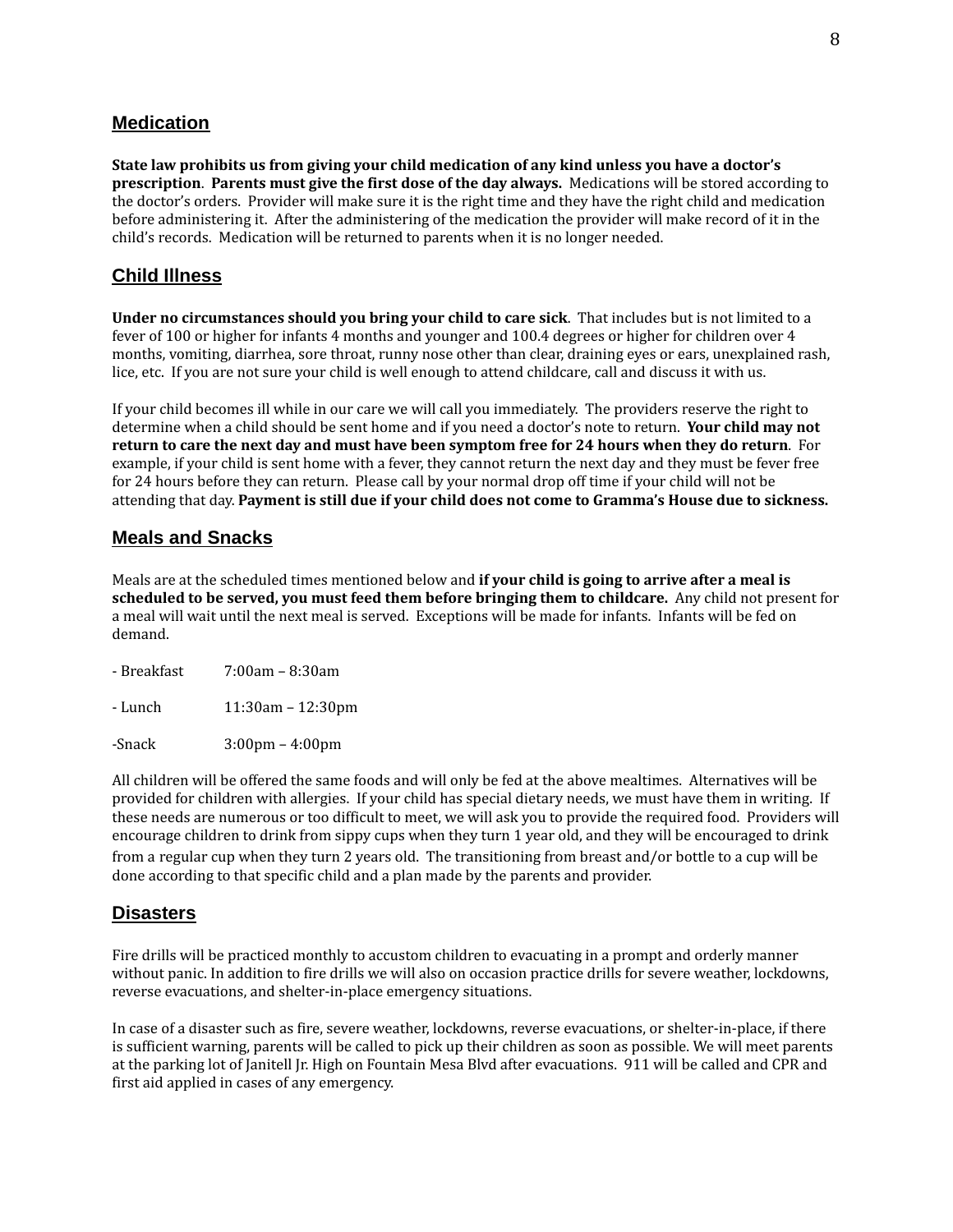### **Medical Emergencies**

Minor injuries will receive appropriate first aid, and if an emergency injury or illness occurs, you will be contacted immediately. If necessary your child will be transported by ambulance to Memorial Hospital. Parents are responsible for costs involved in emergency medical treatment, including transportation if required. Gramma's House will not be responsible for any illness/injury of either child or parent/guardian while on the premises, or while the child is in the company of the provider during field trips or outings.

### **Immunizations**

All immunizations must be kept up to date. Any child found with immunizations not up to date will have 24 hours notice to receive required immunizations. The providers can refuse to care for any children if required immunizations have not been received.

## **Nap/Quiet Time**

**Children who do not attend school full day take naps from 12:30-2:30pm.** Children who attend school full day will have a choice of resting or doing other quiet activities during this period.

### **Damages**

It is expected that your child be respectful of our personal property and furnishing. A certain amount of wear and tear is normal, but **if your child is malicious upon breaking or damaging any item, we will expect reimbursement in full for the replacement cost of an identical item**. This reimbursement is due the same time your next payment is due.

### **Discipline**

We will use time out as a form of discipline. Children will be required to sit away from the activity for a time according to their age. We believe positive discipline should be used to teach children guidance. The children are explained the rules of the childcare home frequently so they are aware of the guidelines.

## **Field Trips**

Children participate in field trips at various times throughout the year. Notice of place and time of field trips will be given at least 1 week in advance. Occasionally, there may be fees related to the trips to cover entry fees or any other fees that apply. A permission slip for all field trips will be signed at the time of admission.

We will take all possible precautions when transporting the children in our car. The parent is responsible for providing a car seat. It is **not necessary your child attends these field trips but you will be required to find alternate care for your child if he/she does not attend. Regular childcare fees will still apply** for field trip days, whether or not your child attends.

## **Equal Opportunity Provider**

Gramma's House is an equal opportunity provider. Applications for enrollment are accepted without regard to race, religion, sex, or national origin. We also comply with the Americans with Disabilities Act.